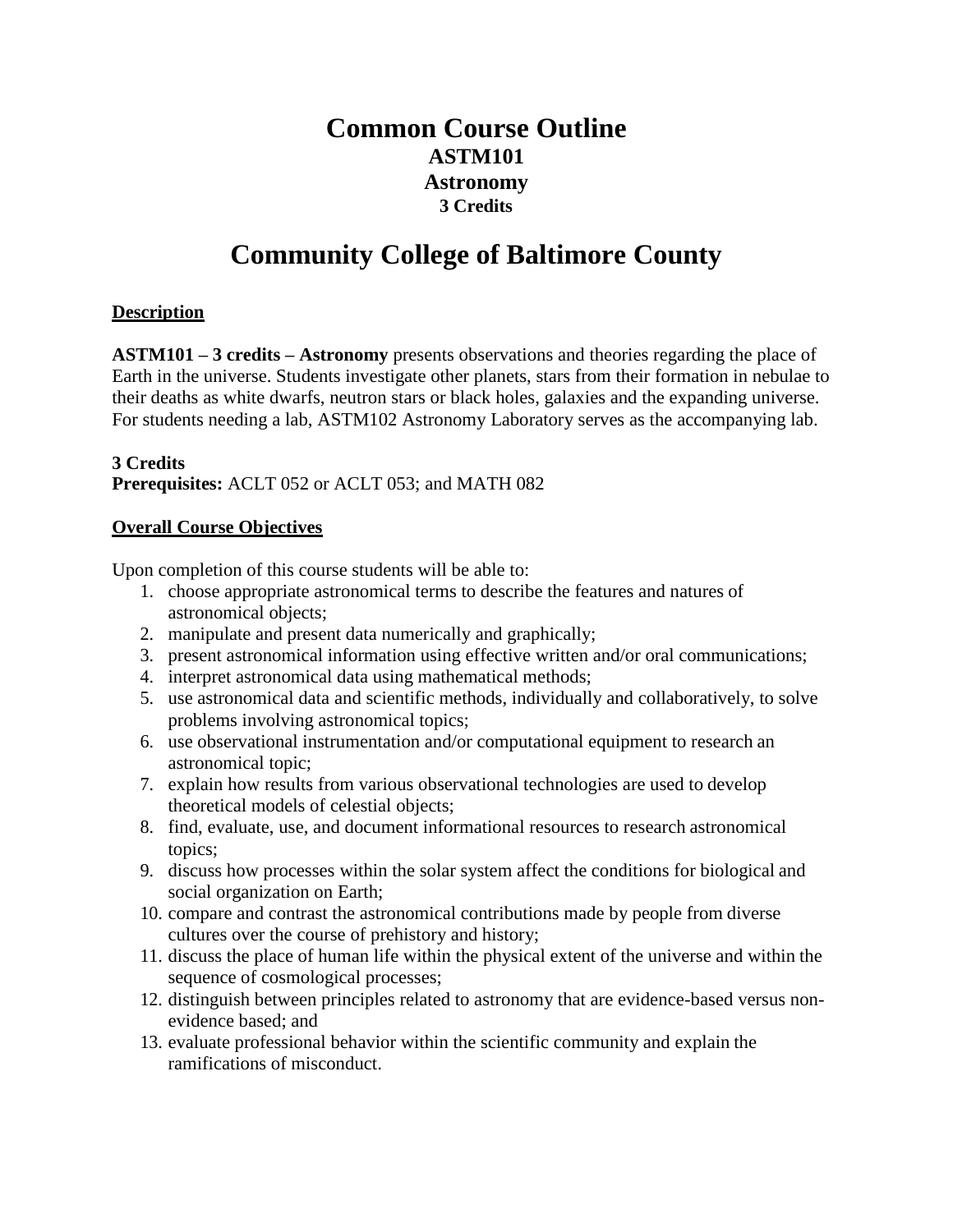#### **Major Topics**

- I. Developments in Astronomy
	- A. Classical Astronomy
	- B. Scientific Revolution
	- C. Modern Technology
	- D. Current Global Topics
- II. Solar System
	- A. Sun
		- B. Planets and Moons
		- C. Asteroids and Comets
- III. Stars
	- A. Formation
	- B. Types
	- C. Evolution
- IV. Galaxies
	- A. Milky Way
	- B. Types
	- C. Evolution
- V. Universe
	- A. Origin
	- B. Evolution

#### **Course Requirements**

Grading procedures will be determined by the individual faculty member but will include the following:

Grading/exams:

- A minimum of 4 exams one of which may be the final exam
- A minimum of 5 homework assignments and/or activities; activities may be collaborative
- Attendance will be taken each class period as per college policy but no points will be rewarded solely for attendance. However, assignments may be given that can only be completed within a certain class period.
- The total extra credit given in this course can increase a student's percentage grade by no more than two percentage points.
- Multiple assessments will infuse CCBC General Education program objectives.

Written Assignments:

 At least one assignment worth a minimum of 10% of the total course grade will allow students to demonstrate at least 5 of the 7 General Education Program outcomes. Students are required to utilize appropriate academic resources.

### *Other Course Information*

This course is an approved 3-credit General Education course in the Biological and Physical Sciences category that **by itself does not fulfill** the laboratory requirement. Successful completion of this course and the companion laboratory, ASTM 102, fulfills the laboratory